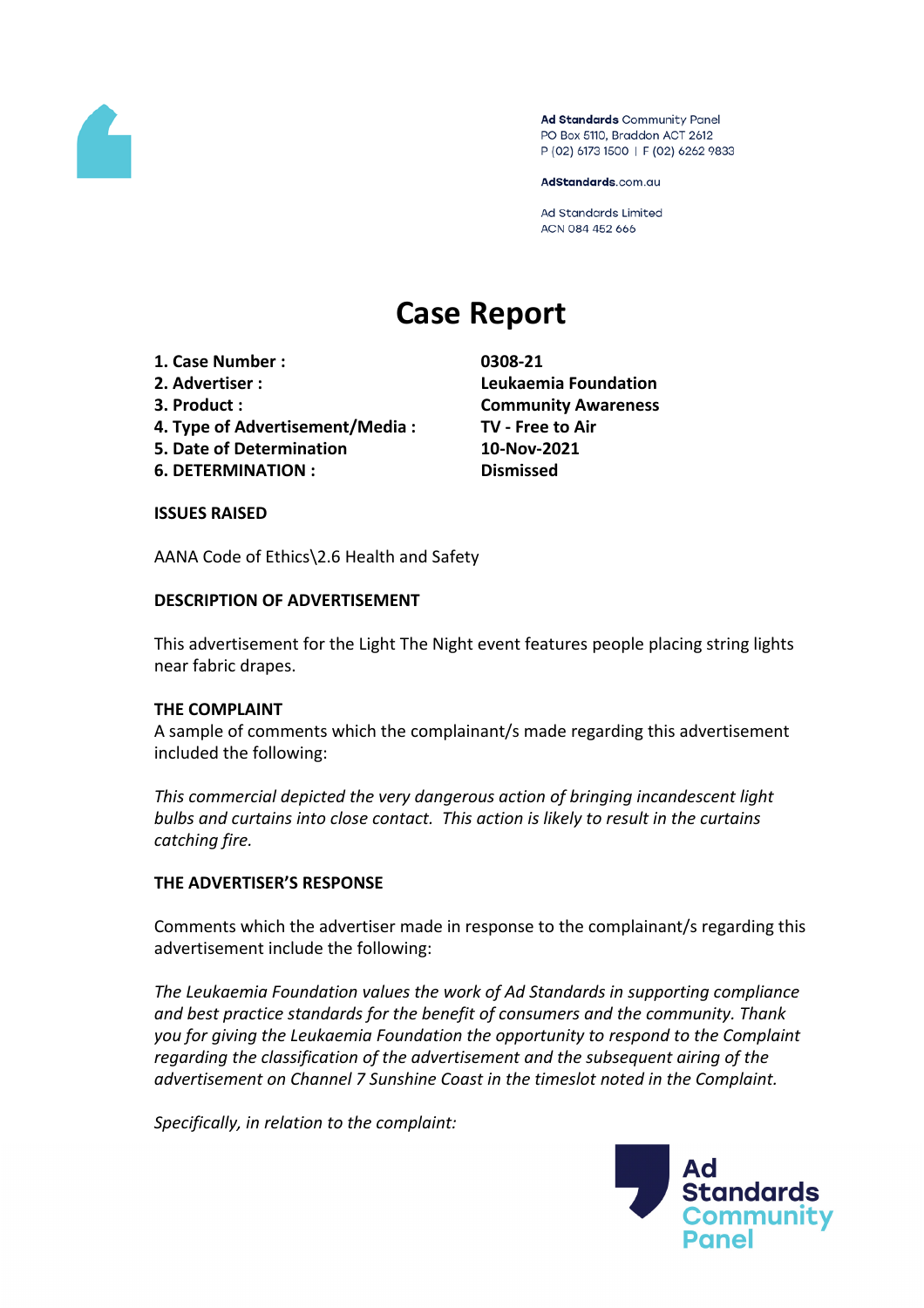

### *Description of the advertisement:*

*Advertisement promoting fundraising event called Light the Night (held on 16 October 2021). And our comprehensive commentary in relation to the complaint (taking into account the need to address all aspects of the AANA Code of Ethics, Section 2, which also includes AANA Code for Advertising and Marketing Communications to Children and the AANA Food and Beverage Marketing Communications Code)*

*The Leukaemia Foundation contends that the Advertisement does not breach any section (including Section 2) of the AANA Advertiser Code of Ethics (the Code) which also covers the AANA Code for Advertising and Marketing Communications to Children and the AANA Code for Food and Beverages Marketing.*

*The AANA Code for Advertising and Marketing Communications to Children and the AANA Code for Food and Beverages Marketing are not applicable in this context as the Advertisement is not directed at children and is also not promoting the purchase of food or beverages.*

#### *2.1 - Discrimination or vilification*

*This section does not appear relevant to the Complaint or the content of the Advertisement. The Advertisement does not discriminate or vilify any person.*

#### *2.2 - Exploitative or degrading*

*This section does not appear relevant to the Complaint or the content of the Advertisement. The Advertisement does not depict individuals in a degrading or exploitative manner, any individual or group of people.*

#### *2.3 – Violence*

*This section does not appear relevant to the Complaint or the content of the Advertisement. The Advertisement does not suggest violence towards any person.*

#### *• 2.4 - Sex, sexuality and nudity*

*This section does not appear relevant to the Complaint or the content of the Advertisement. The Advertisement does not reference matters of sex, sexuality and nudity.*

#### *• 2.5 – Language*

*This section does not appear relevant to the Complaint or the content of the Advertisement. The Advertisement does not breach the AANA Code of Ethics or community standards regarding the way in which language is used in the advertisement.*

*• 2.6 - Health and Safety*

*The purpose of the ad was intended to focus on a family coming together and preparing for an event where they will honour a family member or friend who has*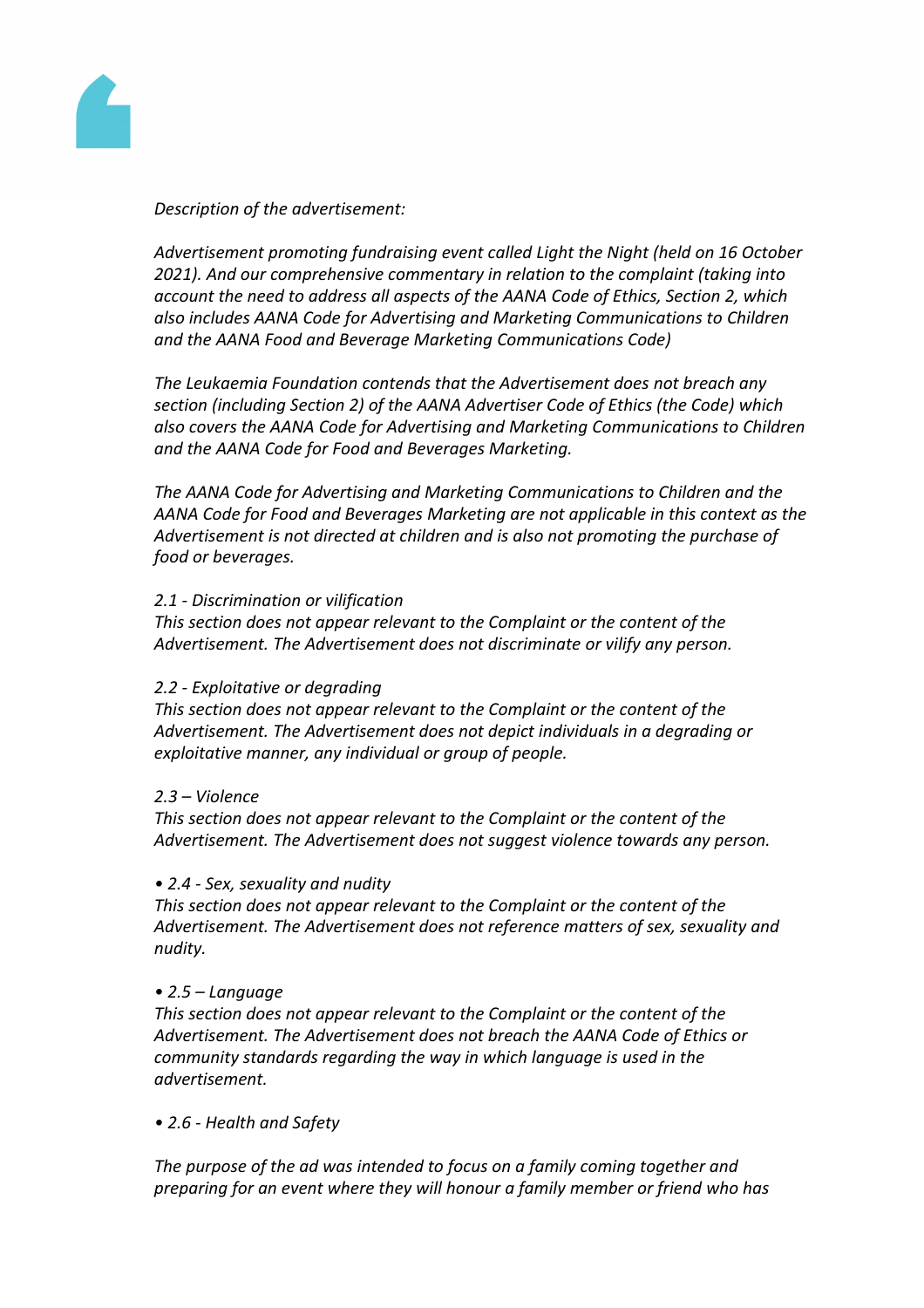

*been impacted by blood cancer. This is an important event in the Leukaemia Foundation's fundraising calendar as we encourage families to come together and be comforted knowing there is support in the community, celebrating together at one time across Australia. COVID presented challenges for this event which would normally be held in a public setting. The event needed to be moved to an online experience and families were encouraged to turn on lights in their home and a coloured lantern to symbolise hope and unity, creating an environment of reflection and celebration.*

*We understand that the complainant was concerned that the commercial depicted a very dangerous action of bringing incandescent light bulbs and curtains into close contact, with this action likely to result in the curtains catching fire.*

*We confirm the following:*

- *- The light bulbs used in the commercial were LED lights not incandescent light bulbs and therefore no heat was produced from the light*
- *- LED lights are low fire risk*
- *- The talent in the commercial was able to handle the bulbs easily as there was no heat produced*

*We stand by our claim that the environment in which the commercial was filmed was safe and did not pose a fire risk.*

*• 2.7 - Distinguishable as advertising*

*This section does not appear relevant to the Complaint or the content of the Advertisement. The Advertisement is a community fundraising event for the blood cancer community, raising money for the Leukaemia Foundation with a clear call to action to Sign up Now at lighthenight.org.au*

#### **THE DETERMINATION**

The Ad Standards Community Panel (the Panel) considered whether this advertisement breaches Section 2 of the AANA Code of Ethics (the Code).

The Panel noted the complainant's concerns that the advertisement features incandescent light bulbs and curtains in close contact which could result in a fire.

The Panel viewed the advertisement and noted the advertiser's response.

## **Section 2.6: Advertising shall not depict material contrary to Prevailing Community Standards on health and safety.**

The Panel noted the Practice Note to Section 2.6 which states:

*"Advertisers should take care not to depict behaviour that children may imitate. For example, advertisements which are likely to attract the attention of children or could*